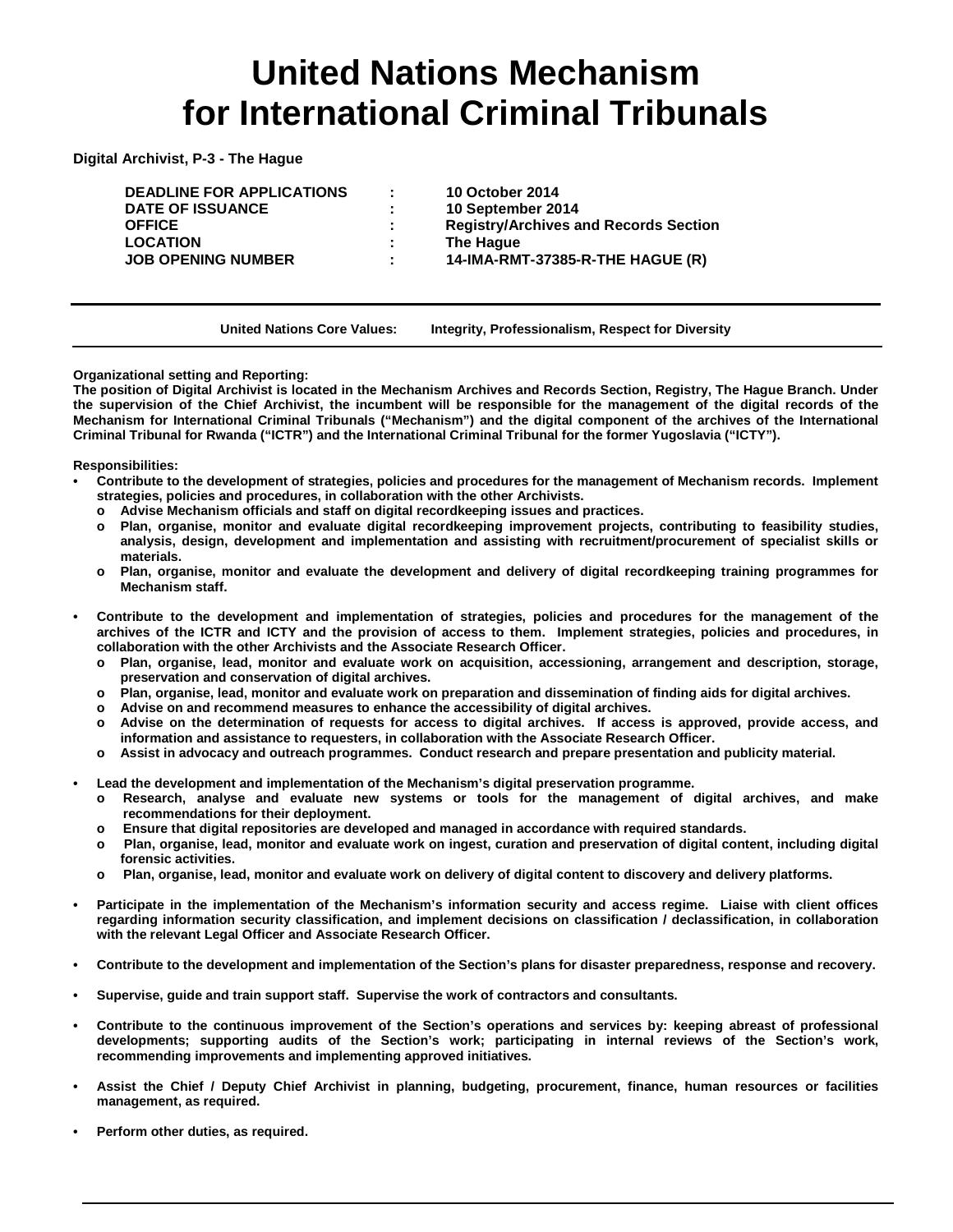# **United Nations Mechanism for International Criminal Tribunals**

## **Core Competencies:**

**• Professionalism – Demonstrable knowledge of recordkeeping theory and practice, and of established standards in records management and archives management. Demonstrable knowledge of current standards, best practices and trends in digital preservation and digital recordkeeping. Ability to advise on recordkeeping technology based on analysis of organisational objectives. Demonstrable conceptual, analytical and evaluative skills. Ability to conduct research and analysis, and formulate and present recommendations. Commitment to implementing the goal of gender equality by ensuring the equal participation and full involvement of women and men in all aspects of work. Shows pride in work and in achievements; demonstrates professional competence and mastery of subject matter; is conscientious and efficient in meeting commitments, observing deadlines and achieving results; is motivated by professional rather than personal concerns; shows persistence when faced with difficult problems or challenges; remains calm in stressful situations.** 

**• Teamwork – Works collaboratively with colleagues to achieve organisational goals; solicits input by genuinely valuing others' ideas and expertise; is willing to learn from others; places team agenda before personal agenda; supports and acts in accordance with final group decision, even when such decisions may not entirely reflect own position; shares credit for team accomplishments and accepts joint responsibility for team shortcomings.** 

**• Technological Awareness – Keeps abreast of available technology; understands applicability and limitations of technology to the work of the office; actively seeks to apply technology to appropriate tasks; shows willingness to learn new technology.** 

**• Managing Performance – Delegates the appropriate responsibility, accountability and decision-making authority; makes sure that roles, responsibilities and reporting lines are clear to each staff member; accurately judges the amount of time and resources needed to accomplish a task and matches task to skills; monitors progress against milestones and deadlines; regularly discusses performance and provides feedback and coaching to staff; encourages risk-taking and supports creativity and initiative; actively supports the development and career aspirations of staff; appraises performance fairly.** 

**• Judgement / Decision-making – Identifies the key issues in a complex situation, and comes to the heart of the problem quickly; gathers relevant information before making a decision; considers positive and negative impacts of decisions prior to making them; takes decisions with an eye to the impact on others and on the Organisation; proposes a course of action or makes a recommendation based on all available information; checks assumptions against facts; determines that the actions proposed will satisfy the expressed and underlying needs for the decision; makes tough decisions when necessary.** 

## **QUALIFICATIONS**

## **Education:**

**Advanced university degree in archival science, records management, information management or related field. A first level university degree in combination with qualifying experience may be accepted in lieu of an advanced university degree.** 

## **Work Experience:**

**Minimum of five years of progressively responsible experience in archives management, records management or information management. Experience of managing digital records and archives, including digital preservation, is required. Experience of strict information security regimes is highly desirable. Experience with international tribunals or national courts is desirable. Experience in project management is an asset.** 

## **Languages:**

**English and French are the working languages of the Mechanism. For the post advertised, fluency in oral and written English is required. Working knowledge of French is desirable.** 

#### **Assessment Method:**

**There may be a technical test and / or a competency-based interview.** 

## **Special Notice:**

**The appointment is limited to the Mechanism for International Criminal Tribunals. Appointment of the successful candidate on this position will be limited to the initial funding of the post. Extension of the appointment is subject to the extension of the mandate and/or the availability of funds. As the international tribunals are not integrated in the Secretariat, UN Staff Members serve on assignment or secondment from their parent department/office if selected. Appointments of staff members in the United Nations are subject to the authority of the Secretary-General. Staff Members are expected to move periodically to new functions in accordance with established rules and procedures, and may in this context be reassigned by the Secretary-General throughout the Organization based on the changing needs and mandates.** 

**No Fee:** 

**THE UNITED NATIONS DOES NOT CHARGE A FEE AT ANY STAGE OF THE RECRUITMENT PROCESS (APPLICATION, INTERVIEW MEETING, PROCESSING, TRAINING OR ANY OTHER FEES). THE UNITED NATIONS DOES NOT CONCERN ITSELF WITH INFORMATION ON BANK ACCOUNTS.**